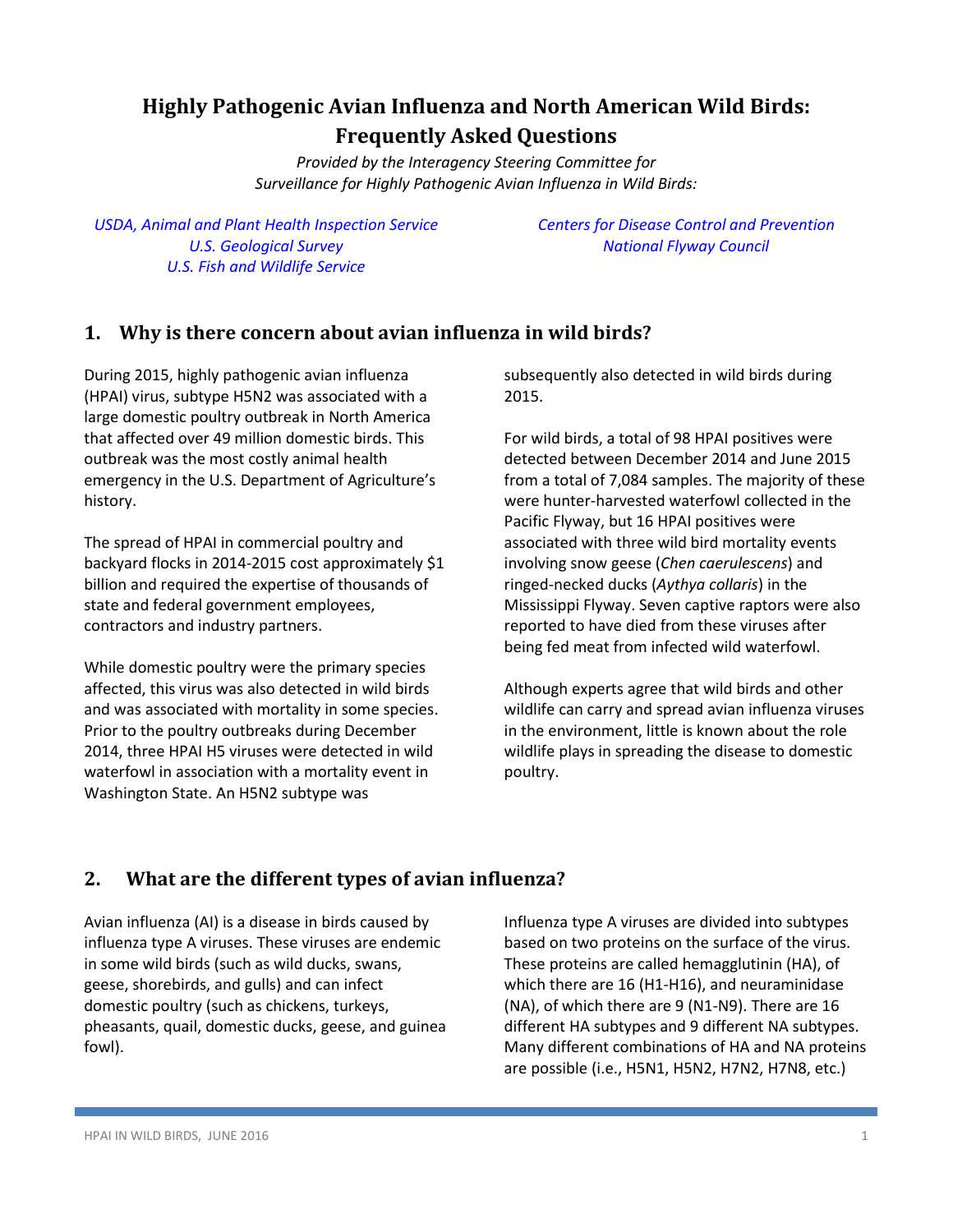AI viruses are also classified into two groups based upon the ability of a particular virus strain to produce disease in chickens: highly pathogenic avian influenza (HPAI) or low pathogenic avian influenza (LPAI).

- HPAI viruses cause high mortality in poultry and occasionally high death rates in certain species of wild birds.
- LPAI viruses can cause a variety of outcomes in poultry ranging from no apparent clinical signs to moderate death rates. LPAI viruses usually cause little to no signs in wild birds.

H5 and H7 LPAI viruses have the potential to mutate or evolve into HPAI viruses and are therefore closely monitored by animal health officials.

#### **3. What do we know about avian influenza in wild birds?**

The majority of AI viruses naturally found in wild birds do not consist of H5 or H7 subtypes. While these viruses are not officially classified as LPAI or HPAI, they can exchange their genetic material with LPAI and HPAI viruses to create new strains of pathogenic viruses.

Wild waterfowl are often infected with AI viruses and do not usually show signs of disease.

When wild birds are infected with an HPAI virus, it may cause significant disease depending on the specific virus and species it infects. However, the detection of Eurasian H5 HPAI in apparently healthy hunter-harvested wild ducks indicates that they can be actively infected and shedding virus without exhibiting obvious signs of illness.

Active infection of Eurasian H5 HPAI has been confirmed in multiple Canada geese and has been associated with clinical signs (e.g., swimming in circles, twisted necks, tremors) prior to death. Some raptor species (hawks, falcons, eagles and owls) appear to be highly vulnerable to Eurasian H5 HPAI virus infection. Raptor species from which HPAI has been detected include red-tailed hawk (*Buteo jamaicensis*), Cooper's hawk (*Accipiter cooperii*), captive gyrfalcons (*Falco rusticolus*), peregrine falcon (*F. peregrinus*), captive greathorned owl (*Bubo virginianus*), snowy owl (*B. scandiacus*), and bald eagle (*Haliaeetus leucocephalus*).

Testing sick and dead raptors during the 2014-2015 outbreak identified Eurasian H5 HPAI infection as causing or contributing to their deaths. However, it is not yet clear whether HPAI-infected raptors have a high disease mortality rate (that is, the number of infected raptors that die from HPAI compared to number of raptors at risk).

#### **4. How is avian influenza spread?**

State and federal government experts continue to evaluate how HPAI viruses can spread and impact wild and domestic birds.

The global spread of HPAI H5N8 has been driven in large part by migratory waterfowl. Knowledge about migratory patterns and intercontinental associations of waterfowl, as well as genetic

analyses of viral strains support the hypothesis that HPAI H5N8 entered North America from Asia via migratory birds.

Wild waterfowl and other species shed the virus into the environment through their oral and nasal secretions and feces.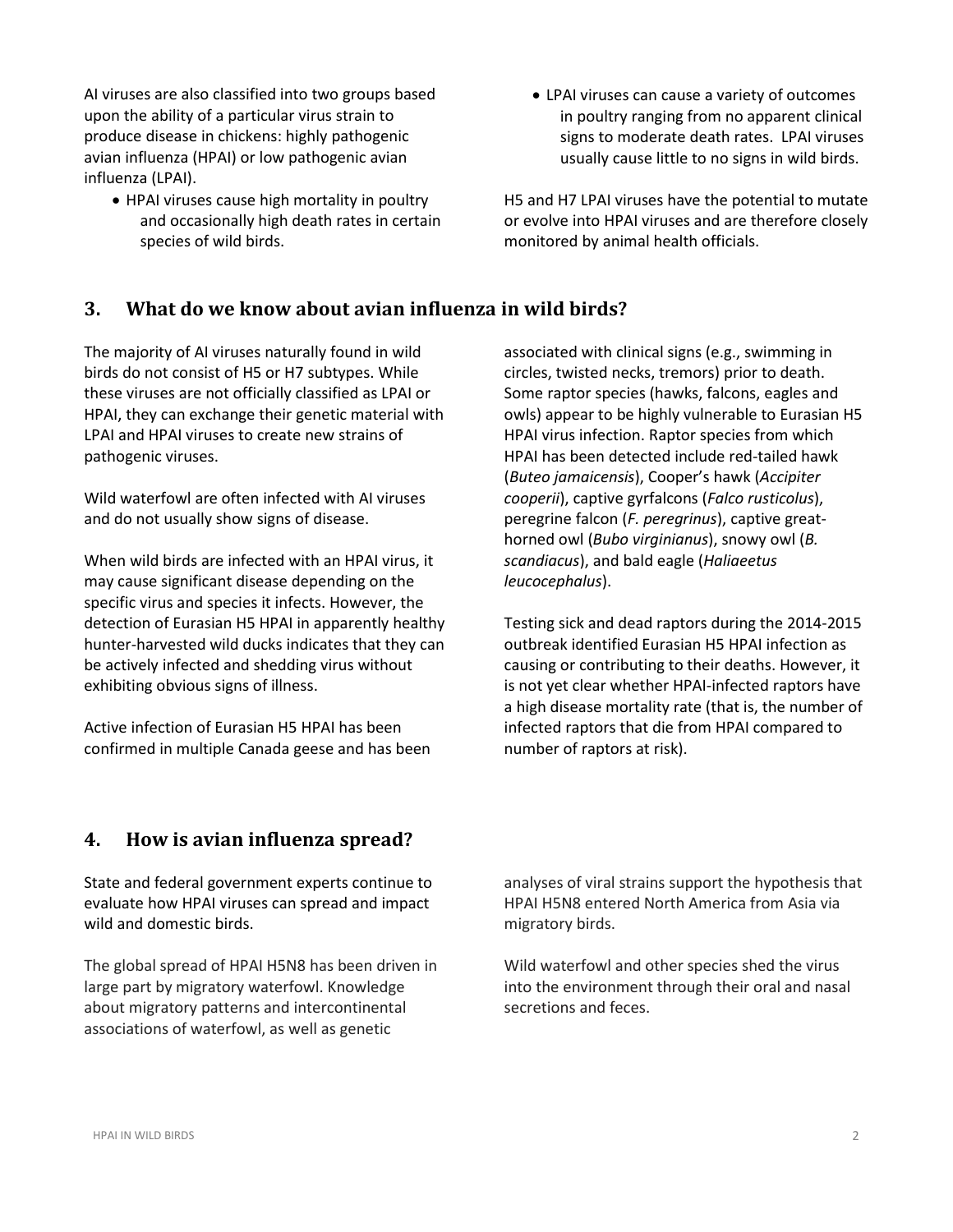### **5. Can wild birds spread avian influenza to domestic poultry?**

Although it is possible for domestic poultry to become infected with AI from direct contact with wild birds, it is more likely that AI viruses are spread indirectly to poultry on contaminated feed, clothing and equipment.

### **6. Can avian influenza affect people?**

While rare, human infections with avian influenza viruses have occurred. The Centers for Disease Control and Prevention considers the risk [to the](http://www.cdc.gov/flu/avianflu/avian-in-humans.htm)  [general public f](http://www.cdc.gov/flu/avianflu/avian-in-humans.htm)rom HPAI H5 infections in wild birds, backyard flocks, and commercial poultry, to be low.

Agricultural agencies encourage producers to prevent wild birds and other wildlife from coming into direct contact with their poultry, as well as wild bird fecal material and secretions from being accidentally transported on boots, equipment, and feed to their birds.

To date, no humans or other mammals have shown signs of disease from the HPAI viruses found in North America but field personnel handling live or dead wild birds should take [appropriate](http://www.nwhc.usgs.gov/publications/wildlife_health_bulletins/WHB_2015-05_HPAI_Natl_surveillance_rev.pdf) precautions including wearing protective clothing when handling sick wildlife or potentially diseased wildlife or carcasses.

### **7. What avian influenza surveillance has been done in wild birds?**

In an effort to learn more about the impacts of HPAI on wild birds and the role wild birds may play in the spread of the virus, experts from the U.S. Department of Agriculture, U.S. Department of the Interior, and state natural resources/conservation departments are gathering samples from livecaptured and hunter-harvested dabbling ducks, as well as from morbidity and mortality events of all wild bird species.

Between December 2014 and June 2015, HPAI was confirmed in wild birds in California, Idaho, Kansas, Kentucky, Minnesota, Missouri, Nevada, Oregon, Utah, Washington, Wisconsin and Wyoming. Additionally, there was evidence of HPAI H5 genetic material from a wild waterfowl sample collected in New Mexico.

Between July 2015 to March 2016, state and federal agencies tested more than 45,000 apparently healthy wild birds for avian influenza in targeted areas throughout the United States. Only two of these samples tested positive for the presence of HPAI genetic material, and neither of these was confirmed positive. Details regarding wild bird HPAI

detections are available on the USDA website [\(December](https://www.aphis.usda.gov/wildlife_damage/downloads/DEC%202014%20-%20JUNE%202015%20WILD%20BIRD%20POSITIVE%20HIGHLY%20PATHOGENIC%20AVIAN%20INFLUENZA%20CASES%20IN%20THE%20UNITED%20STATES.pdf) 2014-June 2015, July [2015-June](https://www.aphis.usda.gov/animal_health/downloads/animal_diseases/ai/uspositivecases.pdf) 2016). State and federal scientists continue to monitor for HPAI viruses through the Interagency National Avian Influenza Surveillance Program. Between July 2016 and June 2017 state and federal agencies will test more than 30,000 apparently healthy wild birds for avian influenza in targeted areas throughout the United States.

Wildlife managers should continue to be alert for morbidity and mortality in wild birds and immediately report observations to state or federal wildlife health professionals.

Wildlife management agencies that investigate morbidity and mortality events independently or in collaboration with other diagnostic laboratories are strongly encouraged to report these events to the USGS National Wildlife Health Center using this [reporting](http://www.nwhc.usgs.gov/services/Wildlife_Mortality_Reporting_and_Diagnostic_Services_Request_Form_120415_saveable.pdf) form so that information can be captured on a national scale and displayed on [WHISPers,](http://www.nwhc.usgs.gov/whispers/) a wildlife health [information](http://www.nwhc.usgs.gov/whispers/) sharing website, to increase situational awareness.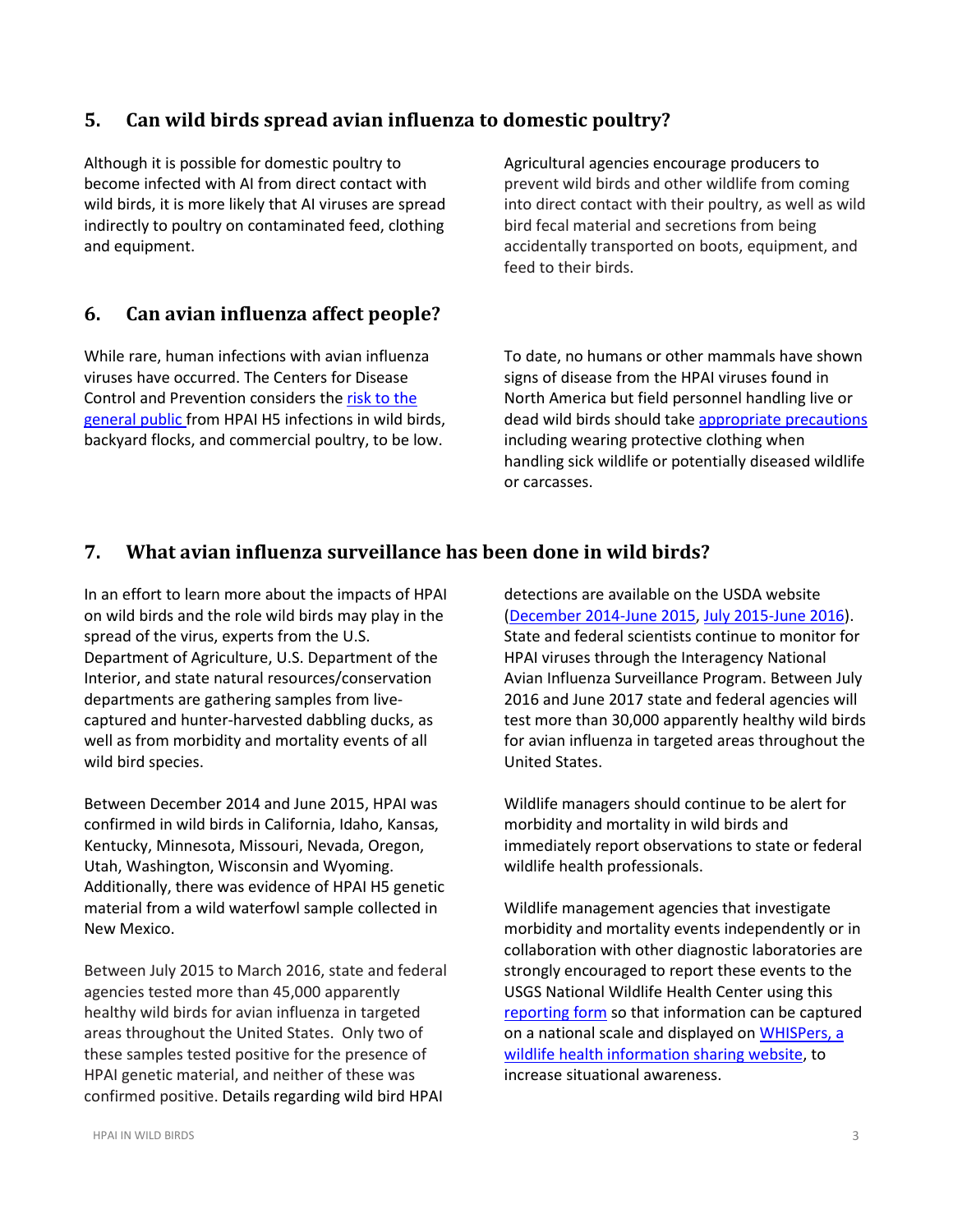Continued surveillance for HPAI in wild birds will facilitate early detection, situational awareness, and appropriate response to these viruses.

Wild bird surveillance, in particular the investigation of wild bird mortality events, provides an important early detection mechanism that alerts agencies and

producers to the presence of viruses of concern in the environment.

When initial detections in wild birds occur, federal agencies work with state natural resource/conservation departments to conduct enhanced morbidity/mortality and hunter-harvest surveillance in wild birds.

• the role wildlife species (such as small birds and mammals) living near people play in moving AI viruses within and between

• the role wild birds and other wildlife play in the long-distance intercontinental

poultry operations

movement of AI viruses

### **8. What is the latest avian influenza research?**

Because of HPAI's devastating impacts on poultry and its potential impacts on wild birds, experts are studying how HPAI viruses evolve and spread among species and the environment.

Scientists are studying:

- primary influenza virus transmission routes in natural hosts
- phylogenetics and evolution of AI viruses

### **9. How can I learn more?**

The U.S. Interagency Strategic Plan for [Early](http://www.aphis.usda.gov/animal_health/downloads/animal_diseases/ai/wild-bird-strategic-plan.pdf) Detection and [Monitoring](http://www.aphis.usda.gov/animal_health/downloads/animal_diseases/ai/wild-bird-strategic-plan.pdf) for Avian Influenzas of [Significance](http://www.aphis.usda.gov/animal_health/downloads/animal_diseases/ai/wild-bird-strategic-plan.pdf) in Wild Birds describes a unified national system for migratory wild bird sampling involving Federal, State, university and nongovernmental organizations. The 2015 [Surveillance](http://www.aphis.usda.gov/animal_health/downloads/animal_diseases/ai/2015-hpai-surveillance-plan.pdf) Plan for Highly [Pathogenic](http://www.aphis.usda.gov/animal_health/downloads/animal_diseases/ai/2015-hpai-surveillance-plan.pdf) Avian Influenza in [Waterfowl](http://www.aphis.usda.gov/animal_health/downloads/animal_diseases/ai/2015-hpai-surveillance-plan.pdf) in the United States outlines the specific wild bird surveillance efforts for 2015-2016*.* Both plans were written by the Interagency Steering Committee for Surveillance for HPAI in Wild Birds. This committee is comprised of experts from USDA-APHIS Wildlife Services and Veterinary Services, U.S. Geological Survey, U.S. Fish and Wildlife Service, Centers for Disease Control and Prevention, and the National Flyway Council.

# **Useful Links**

- Avian Influenza Guidance for Hunters [Factsheet](https://www.aphis.usda.gov/publications/animal_health/2015/fsc_hpai_hunters.pdf)
- [Biosecurity](https://www.aphis.usda.gov/aphis/ourfocus/animalhealth/animal-disease-information/avian-influenza-disease/birdbiosecurity/ct_bfb_wild_birds) and Wild Birds
- California Department of Fish and [Wildlife, Avian](http://www.dfg.ca.gov/wildlife/wil/disease/avianflu/) Influenza
- Centers for Disease Control and Prevention, [Information](http://www.cdc.gov/flu/avianflu/) on Avian Influenza
- **•** [Hunter](https://www.aphis.usda.gov/animal_health/birdbiosecurity/downloads/USDA_HntrCd_Hi.pdf) Wallet Card
- Indiana [Department](http://www.in.gov/dnr/fishwild/8513.htm) of Natural Resources, Avian Flu
- Minnesota [Department](http://www.dnr.state.mn.us/avianinfluenza/index.html) of Natural Resources, Avian Influenza
- Prevent Avian Influenza at Your Farm: Improve Your Biosecurity with Simple Wildlife [Management](https://www.aphis.usda.gov/publications/animal_health/2015/fs_hpai_wildlife_mgmt_practices.pdf) **[Practices](https://www.aphis.usda.gov/publications/animal_health/2015/fs_hpai_wildlife_mgmt_practices.pdf)**
- The Cornell Lab of [Ornithology,](http://www.birds.cornell.edu/birdflu/impact-on-birds/impact-on-wild-birds) Bird Flu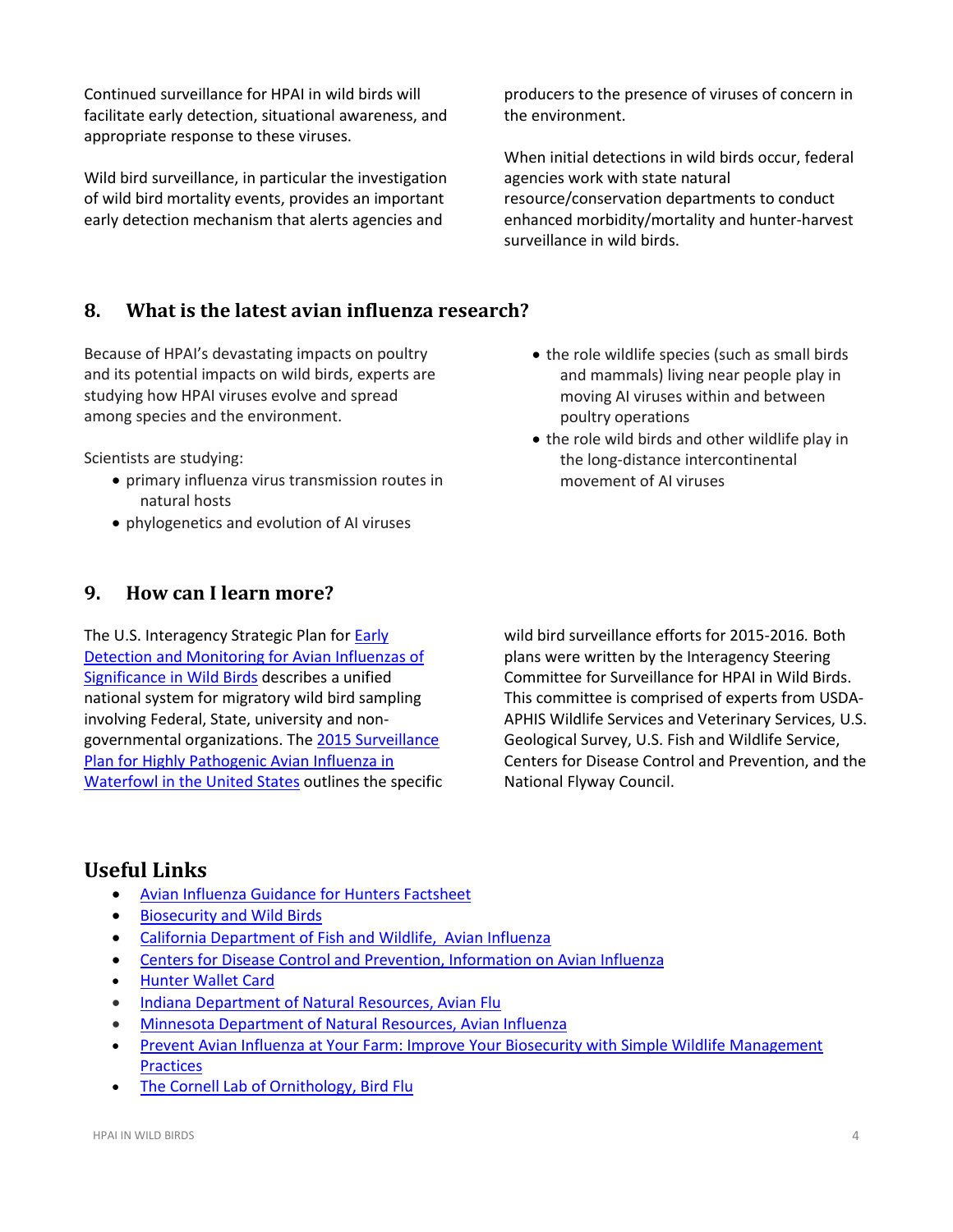- U.S. Fish and Wildlife Service, Highly [Pathogenic](http://www.fws.gov/home/avianflu/) Avian Influenza
- USGS Alaska Science Center, Avian Influenza [Overview](http://alaska.usgs.gov/science/biology/avian_influenza/index.php)
- USGS [National](http://www.nwhc.usgs.gov/) Wildlife Health Center
	- o [WHISPers](https://www.nwhc.usgs.gov/whispers/)
	- o Wildlife Health [Bulletins](http://www.nwhc.usgs.gov/publications/wildlife_health_bulletins/index.jsp)
	- o AI [page](http://www.nwhc.usgs.gov/disease_information/avian_influenza/)
- USGS Role and Response to Highly [Pathogenic](http://pubs.usgs.gov/fs/2015/3059/pdf/fs20153059.pdf) Avian Influenza

# **Relevant Publications**

- Bevins, S.N., R.J. Dusek, C.L. White, T. Gidlewski, B. Bodenstein, K.G. Mansfield, C. Gillin, B. Thomas, S. Chandler, J. Baroch, B. Schmit, M.J. Grady, R.S. Miller, E. Spackman, M.L. Drew, S. Stopak, B. Zscheile, J. Bennett, J. Sengl, C. Brady, H.S. Ip, M.K. Torchetti, J.M. Sleeman, and T.J. Deliberto. In review. Widespread detection of highly pathogenic H5 influenza viruses in wild birds from the United States' Pacific Flyway. Scientific Reports.
- Farnsworth, M.L., W.L. Kendall, P.F. Doherty Jr, R.S. Miller, G.C. White, J.D. Nichols, K.P. Burnham, and A.B. Franklin. 2011. [Targeted surveillance for highly pathogenic avian influenza in migratory waterfowl across the coterminous United States.](https://www.sciencebase.gov/catalog/item/5180e7eee4b0df838b924dbf) Pages 143-155 *in* S.K. Majumdar, F.J. Brenner, J.E. Huffman, R.G. McLean, A.I. Panah, P.J.F. Pietrobon, S.P. Keeler, and S.E. Shive, editors. Pandemic influenza viruses: science, surveillance and public health. Pennsylvania Academy of Science, Easton, Pennsylvania.
- Grear, D.A., R.J. Dusek, D.P. Walsh, and J.S. Hall. 2016. No evidence of infection or exposure to highly pathogenic avian influenzas in peridomestic wildlife on an affected poultry facility. Journal of Wildlife Diseases. In press.
- Hall, J. S., Hallgrimsson, G. B., Sreevatsen, S., Ip, H. S., Magnusdottir, E., TeSlaa, J. L., Nashold, S. W., and Dusek, R. J., 2014. Avian influenza virus ecology in Icelandic shorebird populations. 2014. Infection, Genetics and Evolution 28C:130-136.
- Hinshaw, V.S., V.F. Nettles, L.F. Schorr, J.M. Wood, and R.G. Webster. 1986. Influenza-virus surveillance in waterfowls in Pennsylvania after the H5N2 avian outbreak. Avian Diseases 30(1):207-212. doi: 10.2307/1590635.
- Ip, H. S., Torchetti, M. K., Crespo, R., Kohrs, P., DeBruyn, P., Mansfield, K. G., Baszler, T., Badcoe, L., Bodenstein, B., Shearn-Boschler, V., Killian, M. L, Pedersen, J. C., Hines, N., Gidlewski, T., DeLiberto, T., and Sleeman, J., 2015. [Novel Eurasian](https://www.aphis.usda.gov/wildlife_damage/nwrc/publications/15pubs/15-069%20gidlewski.pdf)  [highly pathogenic avian influenza A H5 viruses in wild birds, Washington, USA,](https://www.aphis.usda.gov/wildlife_damage/nwrc/publications/15pubs/15-069%20gidlewski.pdf) 2014. Emerging Infectious Diseases 21(5)886-890. \* Joint first authors.
- Ip, H.S., R. Dusek, B. Bodenstein, M. K. Torchetti, P. DeBruyn, K. G. Mansfield, T. DeLiberto, J. M. Sleeman. 2016[. High rates](https://pubs.er.usgs.gov/publication/70170089)  [of detection of Clade 2.3.4.4 HPAI H5 viruses in wild birds in the Pacific Northwest during the winter of 2014/2015.](https://pubs.er.usgs.gov/publication/70170089) Avian Diseases doi: 10.1637/11137-050815-Reg.1
- Jennelle, C.S., M. Carstensen, E.C. Hildebrand, L. Cornicelli, P.C. Wolf, D. Grear, H.S. Ip, K.K. VanDalen, and L.A. Minicucci 2016. Surveillance for highly pathogenic avian influenza virus in wild birds during outbreaks in domestic poultry, [Minnesota, 2015.](https://pubs.er.usgs.gov/publication/70169989) Emerging Infectious Diseases 22(7): doi: 10.3201/eid2207.152032.
- Lee, D. H., Bahl, J., Torchetti, M. K., Killian, M. L., Ip, H. S., DeLiberto, T. J., and Swayne, D. E., 2016. Evolution and spread of H5 clade 2.3.4.4 highly pathogenic avian influenza virus subgroups and generation of novel reassortant viruses in the United States. Emerging Infectious Diseases. In press.
- Lee, D.-H., Torchetti, M. K., Winker, K., Ip, H. S., Song, C. S., and Swayne, D. E., 2015. Intercontinental spread of Asian-origin H5N8 to North America through Beringia by migratory birds. Journal of Virology 89:6521-6524.
- Lycett, S.J., et al., Major role for migratory wild birds in the global spread of HPAI A H5N8 (clade 2.3.4.4) viruses in 2015 and 2015. In review.
- Nallar, R., Papp, Z., Epp, T., Leighton, F. A., Swafford, S. R., DeLiberto, T.J., Dusek, R.J., Ip, H.S., Hall, J., Berhane, Y., Gibbs, S. E.J., and Soos, S., 2015. Demographic and Spatiotemporal Patterns of Avian Influenza Infection at the Continental Scale, and in Relation to Annual Life Cycle of a Migratory Host. PloS One 10: e0130662. doi:10.1371/journal. pone.0130662.

Root, J.J., A.M. Bosco-Lauth, H. Bielefeldt-Ohmann, and R.A. Bowen. 2015[. Experimental infection of peridomestic mammals](http://www.aphis.usda.gov/wildlife_damage/nwrc/publications/15pubs/15-094%20root.pdf)  [with emergent H7N9 \(A/Anhui/1/2013\) influenza A virus: Implications for biosecurity and wet markets.](http://www.aphis.usda.gov/wildlife_damage/nwrc/publications/15pubs/15-094%20root.pdf) Virology 487:242-248. doi: 10.1016/j.virol.2015.10.020.